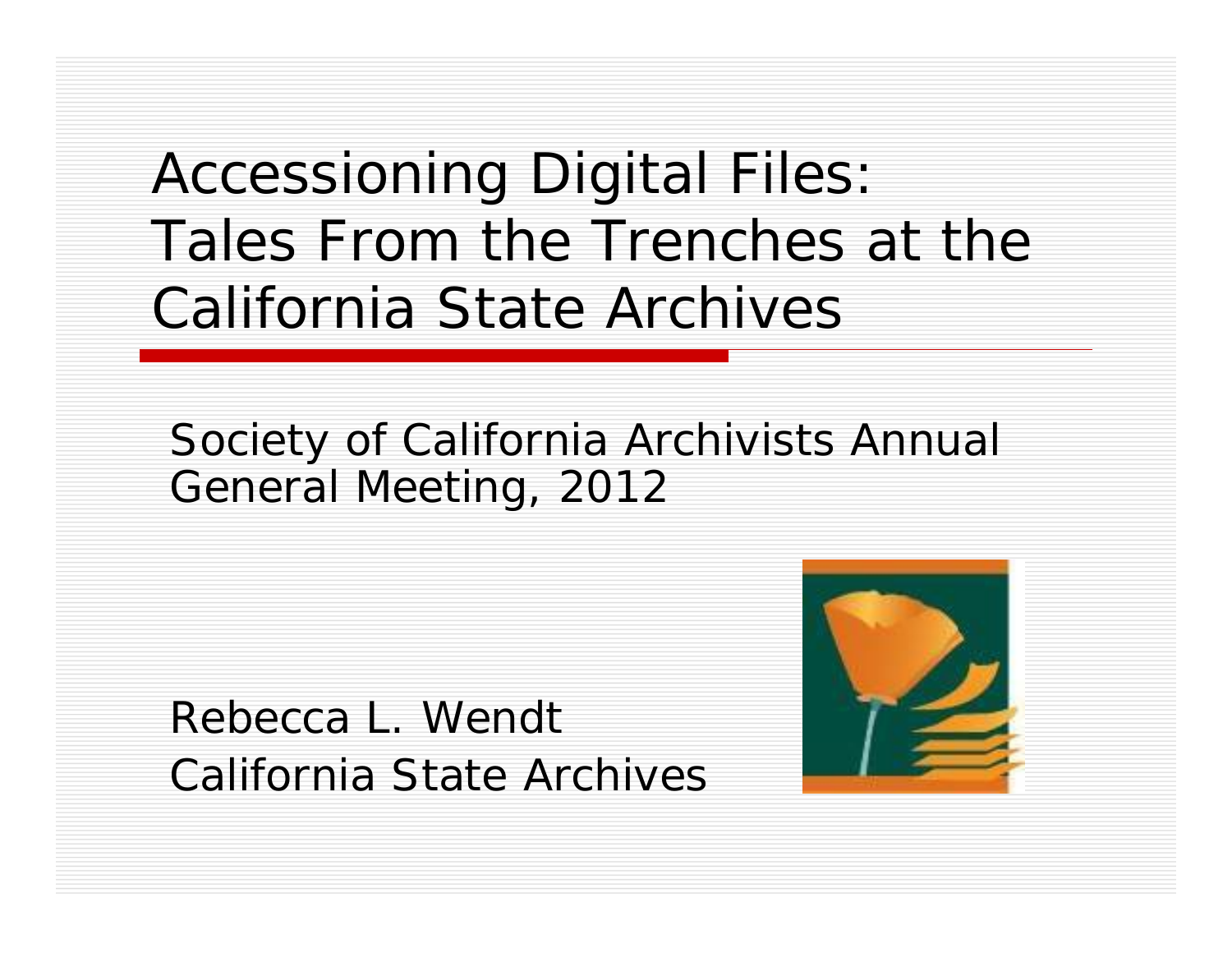# CA State Archives

- □ Electronic Records Program
	- **E** Electronic Records Task Force
		- **□ Electronic Records Archivist**
		- **□** Systems Analyst
		- □ Archivists
	- **I** IT Department (Secretary of State)
- □ Appraisal Program
- □ State Agency Records (3 branches of government)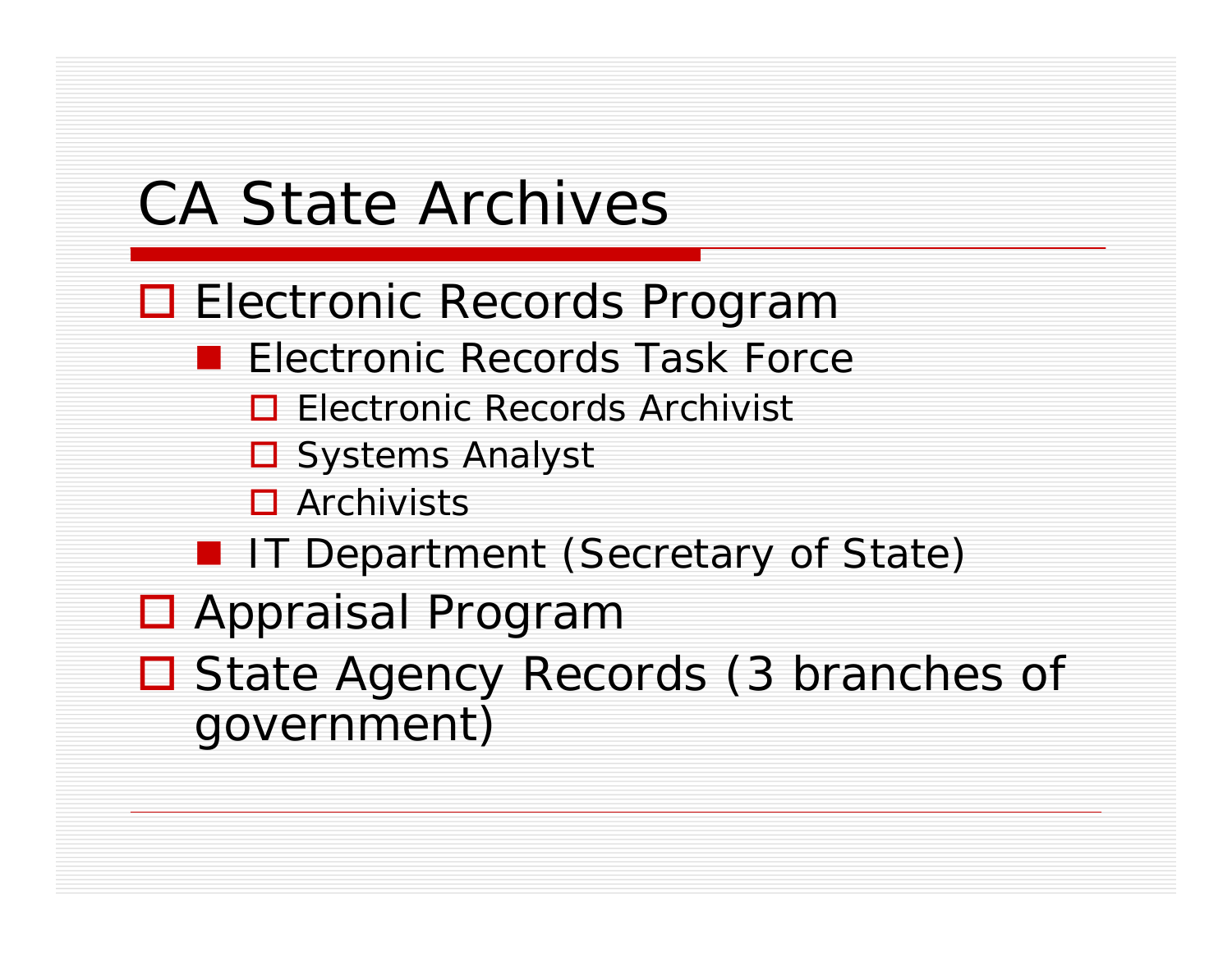# E-Records Program

- **□** Vision statement
- **□** Strategic plan
- □ OAIS model adopted (still in progress)
- □ Policies and procedures created
- **□ Metadata standards adopted**
- **□ Experimentation with Archivematica** and iRODS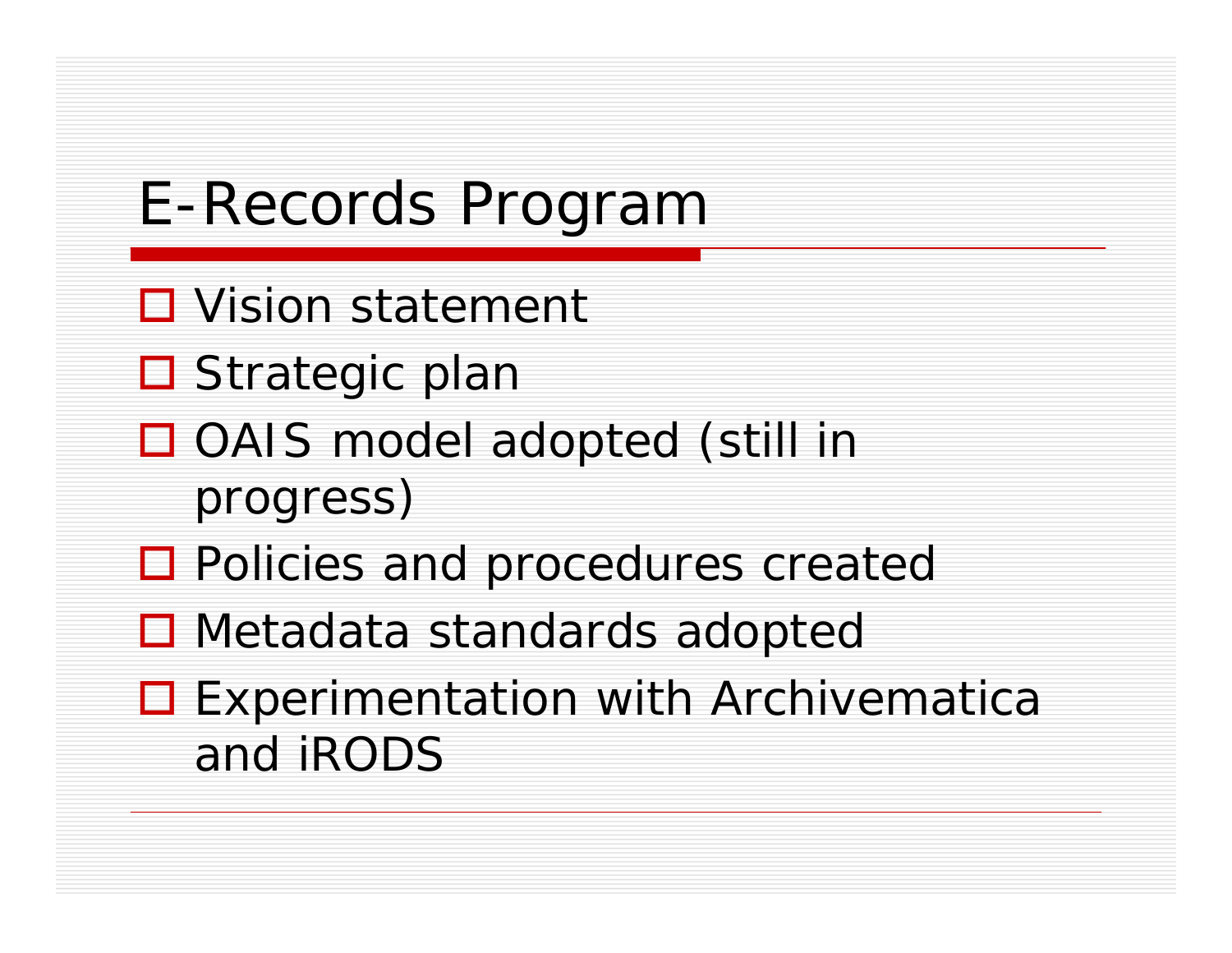### It's An Imperfect World

- We might not know what's coming
- We might not be able to handle the media/format
- $\Box$  The metadata may be lacking
- **□** What preservation server storage space?!

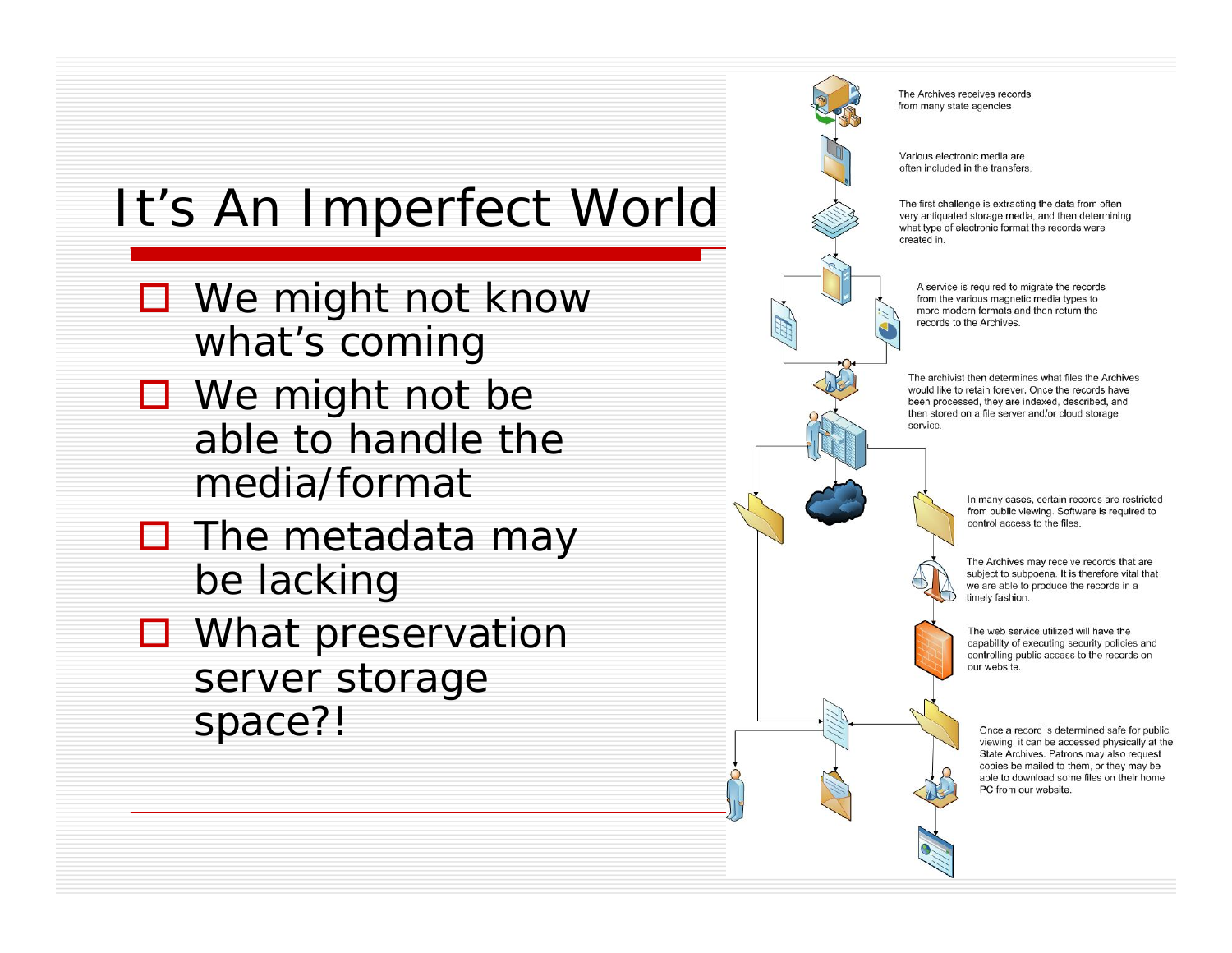# Appraisal, Transfer, Receiving, & Accessioning

- **□ Reliance on records managers**
- Format
- **□** Sneakernet
- **□** Maintaining authenticity
- $\square$  Clean machine
- **O** Triage
- **THIS IS A TRANSITION PERIOD**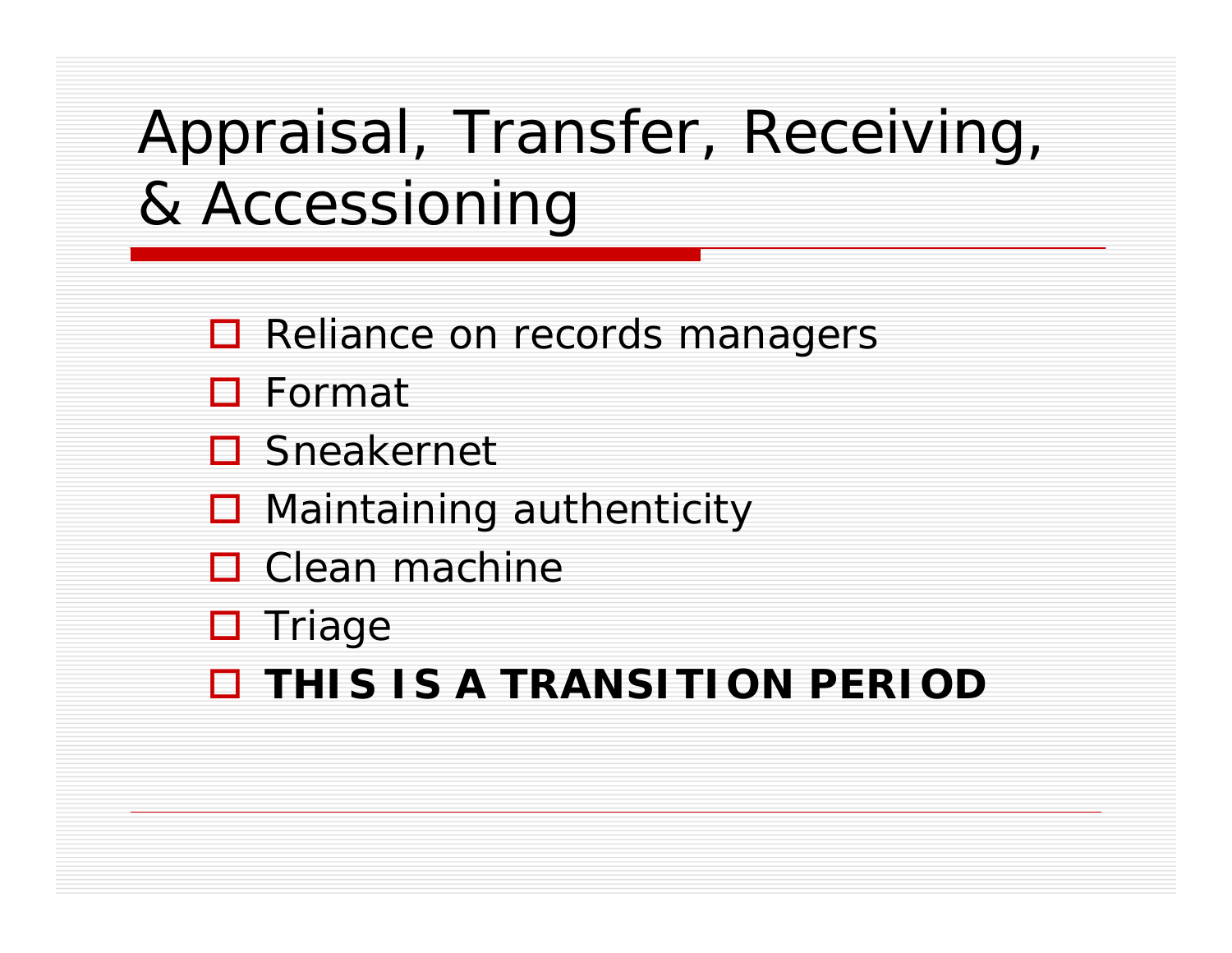### Until we have a fully functional OAIS...

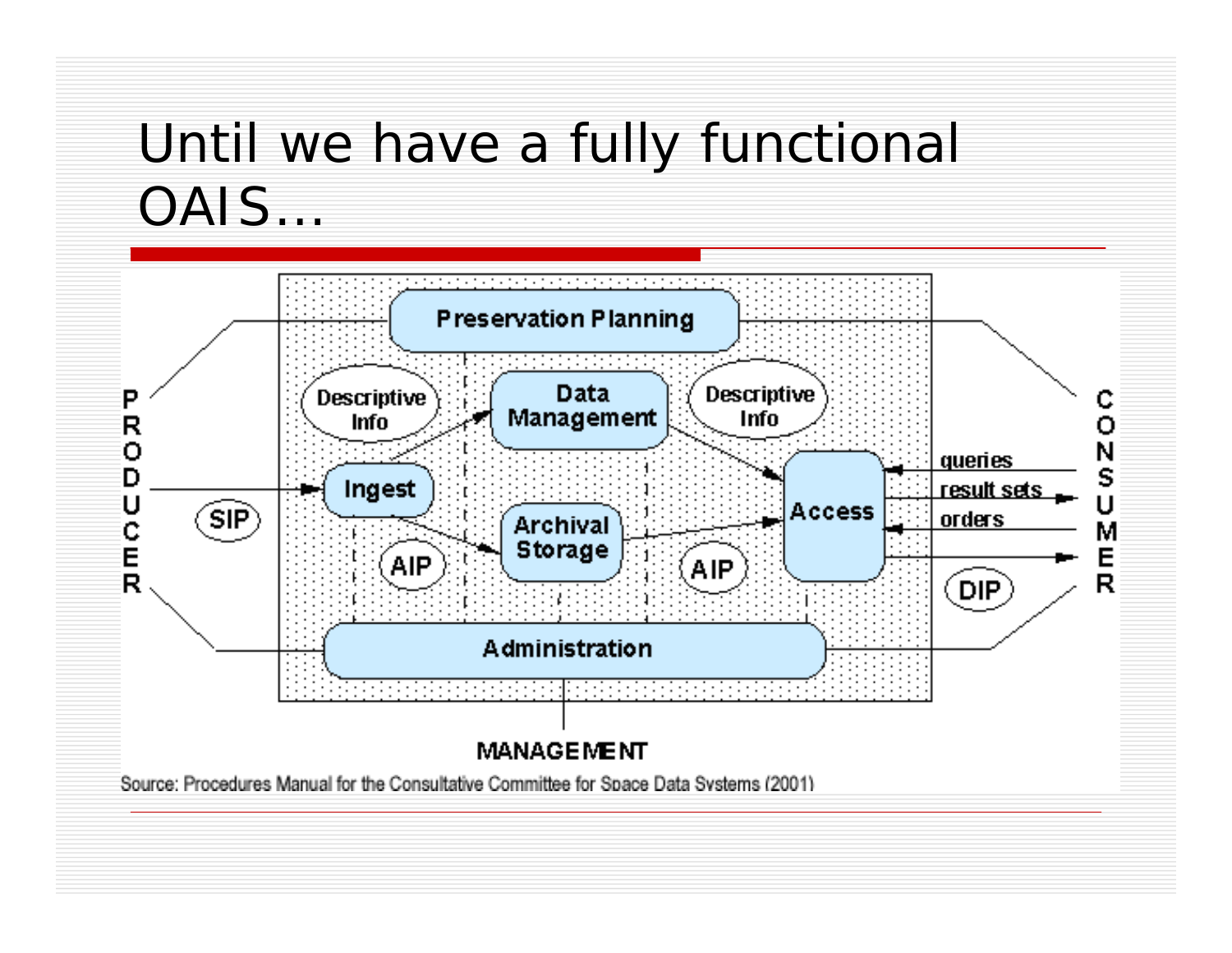### …A Different Workflow

- Work closely with our State Records Appraisal Program
- □ Work closely with records creating agencies
- Be involved throughout the process
- **□** Educate, educate, educate
- □ Join larger agencies (NDSA, etc.) for help and support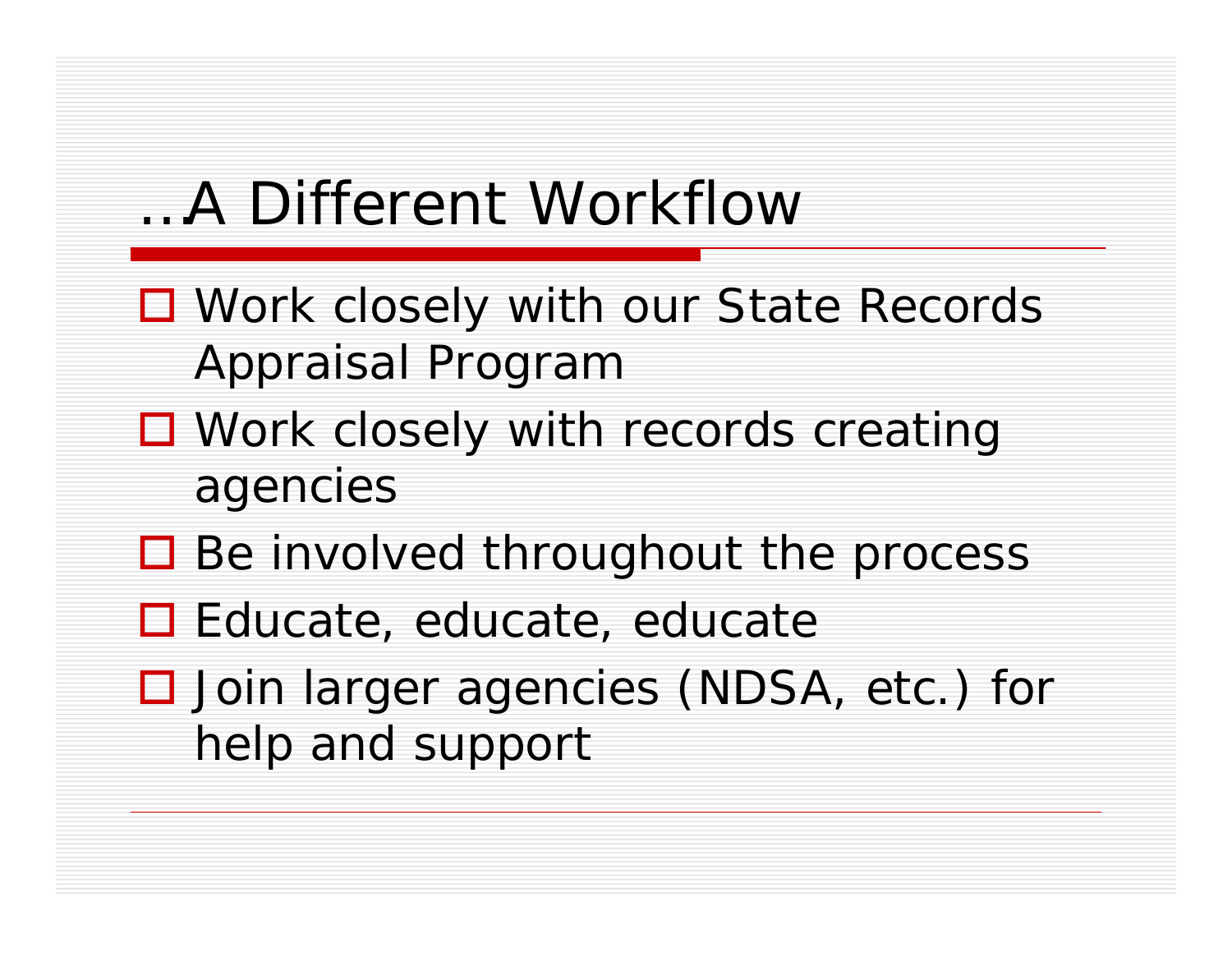### Retention Schedules

 $STD73$ 

|                  |                       | (32) CalRIM APPROVAL NUMBER             |                                                                                           |              |              |                                                                                                      |       |                                | $.10 - 159.$                                                                                                                                                                                                                  |                          | PAGE 2 OF 15 PAGES                                                                                                                                                                                                                                                |
|------------------|-----------------------|-----------------------------------------|-------------------------------------------------------------------------------------------|--------------|--------------|------------------------------------------------------------------------------------------------------|-------|--------------------------------|-------------------------------------------------------------------------------------------------------------------------------------------------------------------------------------------------------------------------------|--------------------------|-------------------------------------------------------------------------------------------------------------------------------------------------------------------------------------------------------------------------------------------------------------------|
| <b>ITEM</b><br># | <b>CUBIC</b><br>FEET* | NOTIFY:<br>CA. STATE<br><b>ARCHIVES</b> | TITLE AND DESCRIPTION OF RECORDS<br>(Triple spaces between items)                         | <b>MEDIA</b> | <b>VITAL</b> | <b>OFFICE</b>                                                                                        | DEPT. | <b>RETENTION</b><br><b>SRC</b> | <b>TOTAL</b>                                                                                                                                                                                                                  | PRA<br>(Exempt)<br>& IPA | <b>REMARKS</b>                                                                                                                                                                                                                                                    |
| (33)             | (34)                  | (35)                                    | (36)                                                                                      | (37)         | (38)         | (39)                                                                                                 | (40)  | (41)                           | (42)                                                                                                                                                                                                                          | (43)                     | (44)                                                                                                                                                                                                                                                              |
| 1.               | <b>NA</b>             |                                         | <b>ELECTRONIC RESOURCES</b>                                                               | E            |              | <b>VARIES</b>                                                                                        |       |                                |                                                                                                                                                                                                                               |                          |                                                                                                                                                                                                                                                                   |
|                  |                       | <b>NOTIFY</b><br><b>ARCHIVES</b>        | Emails                                                                                    | E            |              | Active emails retained, plus<br>have been captured in paper<br>correspondence or paper<br>memoranda. |       |                                | permanent retention of emails that<br>contain significant or noteworthy<br>analysis, deliberation, or factual<br>content. Emails to be permanently<br>retained include those that contain<br>content that traditionally would | $\checkmark$             | Retained emails to be sent to Archives at<br>end of Administration under Gov. Code,<br>§ 6268. May contain material exempt<br>from production under the PRA pursuant<br>to Gov. Code, § 6254, subd. (I) and Gov.<br>Code, § 6255, and other PRA<br>exemptions.    |
| 1 <sub>b</sub>   | n/a                   | <b>NOTIFY</b><br><b>ARCHIVES</b>        | Calendars                                                                                 | Ε            |              | employees).                                                                                          |       |                                | Active (i.e. calendars for current                                                                                                                                                                                            | ✓                        | Calendars retained in the Governor's<br>Office at the end of his or her term to be<br>sent to Archives of under Gov. Code, §<br>6268. May contain material exempt<br>from production under the PRA pursuant<br>to Gov. Code, § 6255, and other PRA<br>exemptions. |
| 1c               | n/a                   | <b>NOTIFY</b><br><b>ARCHIVES</b>        | User data (Word documents, Excel<br>spreadsheets, databases [including]                   | E            |              | Active files retained, plus                                                                          |       |                                | permanent retention of user data                                                                                                                                                                                              | ✓                        | Retained user data to be sent to Archives<br>at end of Administration under Gov.                                                                                                                                                                                  |
|                  |                       |                                         | correspondence tracking database,<br>legislative database, scheduling<br>database, etc.]) |              |              | that contain significant or<br>or paper memoranda.                                                   |       |                                | noteworthy analysis, deliberation,<br>or factual content. Files to be<br>permanently retained include those<br>files that contain content that<br>would have traditionally been<br>captured in paper correspondence           |                          | Code § 6268. May contain material<br>exempt from production under the PRA<br>pursuant to Gov. Code, § 6254, subd. (1)<br>and Gov. Code, § 6255, and other PRA<br>exemptions.                                                                                      |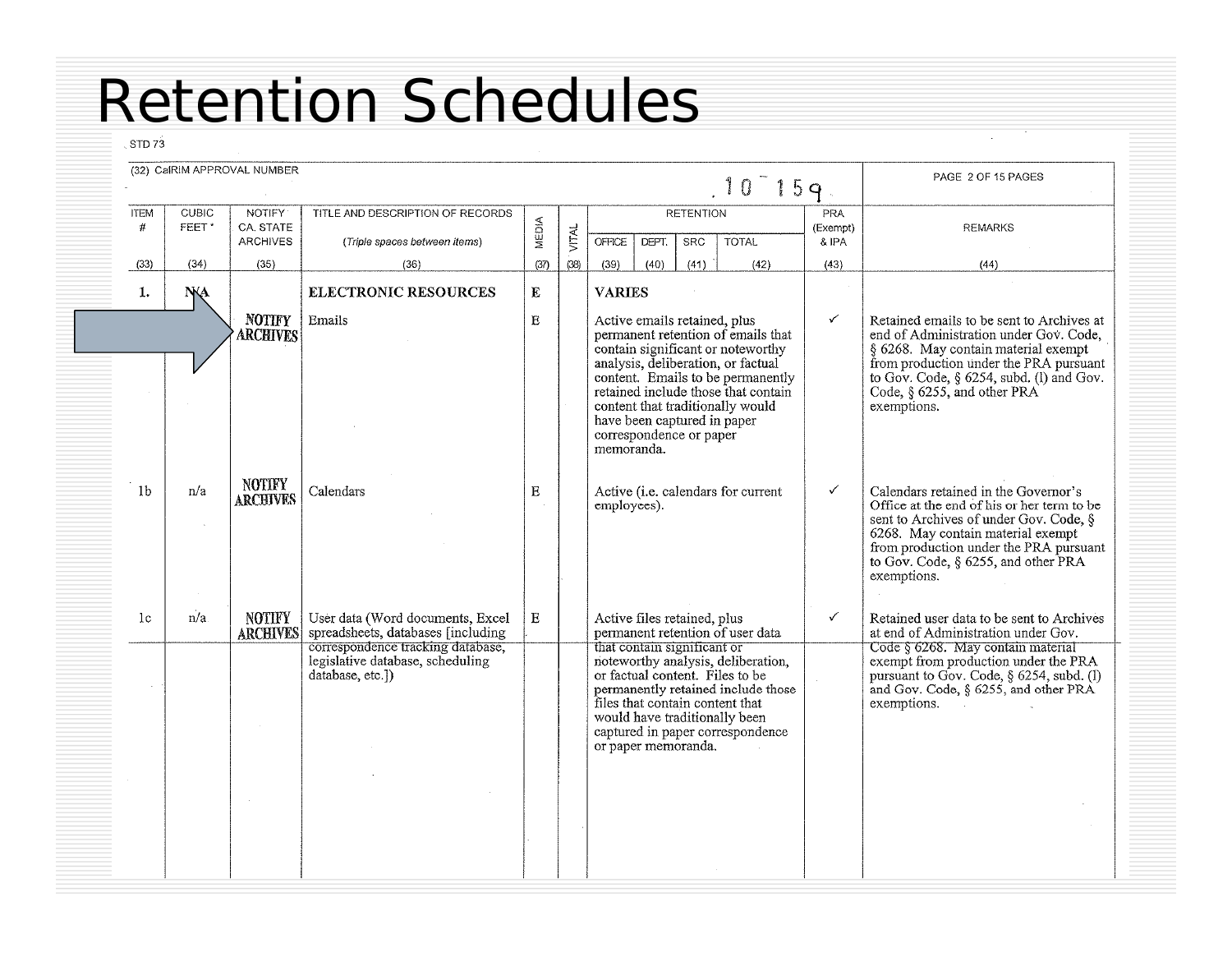### Memo to State Agencies



**DEBRA BOWEN** | SECRETARY OF STATE STATE OF CALIFORNIA | CALIFORNIA STATE ARCHIVES 1020 O Street Sacramento, CA 95814 Tel (916) 653-7715 Fax (916) 653-7363 www.sos.ca.gov

#### Dear Records Managers:

As you know, the State Archives collects, catalogs, preserves, and provides access to the historic records of California state government. You may be familiar with the way the Archives appraises and "flags" records listed on retention schedules that have archival value. These records may be in various media and formats: paper, microfilm, maps, microfiche, motion picture film, and electronic formats. To comply with state law and to assist us in identifying records that have archival value, it is vital that all records-including electronic records--be included in your records survey and on your records retention schedule.

We realize that electronic records present different and unique challenges. They are often in proprietary formats and may also be so voluminous and widely distributed that a full accounting may be more difficult than with traditional formats. This makes good records management a vital step in the identification and preservation of these valuable records. Here are some tips to help you with this important task: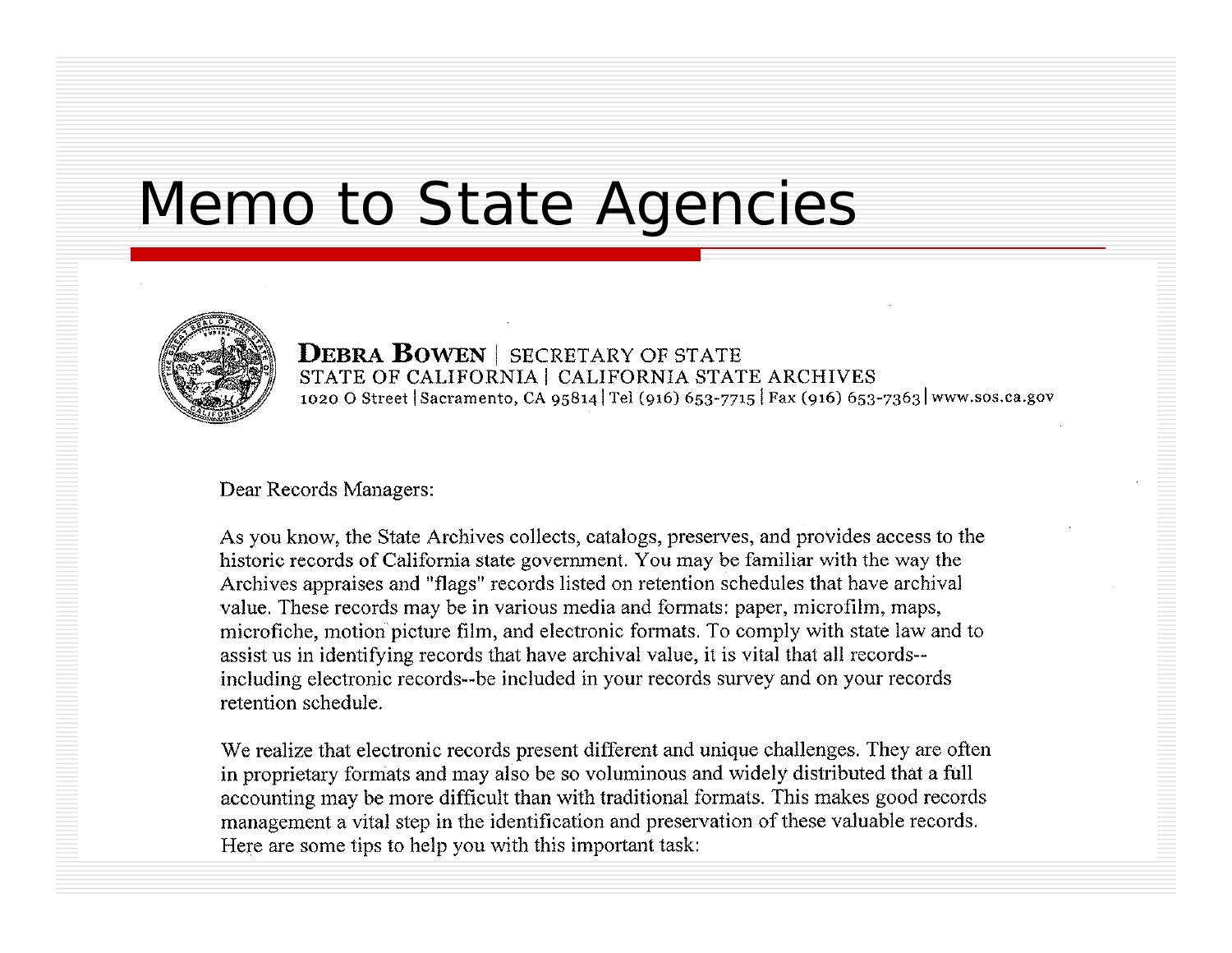### **Constant Communication**

|           | Outlook Web Access    |  |
|-----------|-----------------------|--|
|           | Inbox                 |  |
|           | Junk E-mail           |  |
| <b>To</b> | Calendar              |  |
| 83        | Contacts              |  |
|           | Tasks                 |  |
|           | Folders               |  |
|           | <b>Public Folders</b> |  |
| ွ         | Options               |  |
|           | Log Off               |  |
|           |                       |  |
|           |                       |  |
|           |                       |  |
|           |                       |  |

To: Wendt, Rebecca Cc: Raul Villanueva; Daniel Claypool Subject: Citizens Redistricting Commission - Archive Project

Good Afternoon Rebecca.

Thank you for taking my call this morning.

I did some digging and have information for you on the volume of electronic data you might expect to collect.

- SFL Data, our contractor, has approximately 14GB of collected data that would need to be transferred via a method that maintains the chain of custody. This should include all Commissioner computer images, CRC agendas, transcripts, public comment, handouts, press clippings, and maps. Primary formats are .pdf, .eml, .doc, and .xml. The Commission maps are available with census block level detail in .dbf. shp. cdf. and .kmz. The maps are also available in graphical format in .pdf files.
- There are also 88GB of video (flv) and 500MB of audio (mp3) files. These will encompass all Commission meetings and teleconferences.

I believe I estimated about 100GB of data this morning. If we account for uncollected data, I'd say you are talking about no more than 110-120GB. We've understood from the beginning of this process that our records would be of historical interest, so I've tried to set up logical data handling procedures that make the data easy to document and search. That said, we've amalgamated records from three different state agencies and there are some quirks present. I am happy to provide any expertise you need locating items of interest or sorting out our records.

A question we have: Should the Commission be subject to litigation at some point after transferring our records to the State Archives, how would we go about gaining access to the records?

Hope the day is treating you well, and looking forward to speaking with you Friday. :)

Christina Shupe **Senior Operations Analyst** Citizens Redistricting Commission "Fair Representation - Democracy at Work!"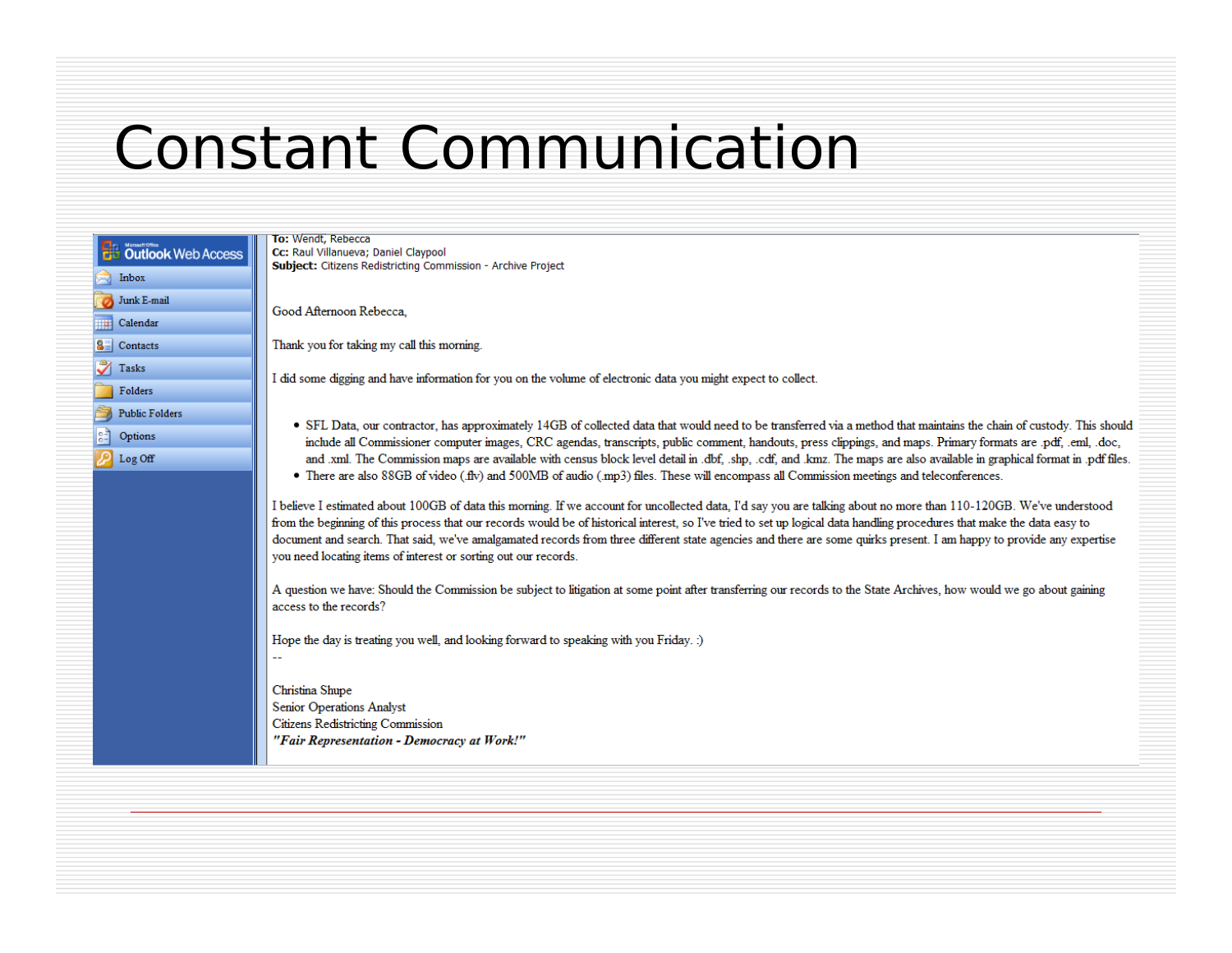#### Working Closely: Redistricting Commission

|                                          | wedrawthelines.ca.gov                                                                                                                                                                 |                                        |                                                                                                                                                                                                                                                                                                    |       |      |         |  |  | ☆ v C   - Google                                                                                                                                                                                                                                               |  |             |
|------------------------------------------|---------------------------------------------------------------------------------------------------------------------------------------------------------------------------------------|----------------------------------------|----------------------------------------------------------------------------------------------------------------------------------------------------------------------------------------------------------------------------------------------------------------------------------------------------|-------|------|---------|--|--|----------------------------------------------------------------------------------------------------------------------------------------------------------------------------------------------------------------------------------------------------------------|--|-------------|
| fornia Citizens Redistricting Commis   + |                                                                                                                                                                                       |                                        | gle Calendar @! 'att.net Mail' @ Google Reader @ Sacramento Public Lib (W Walks With Camera 8 Amazon.com: Online  @ Issuu - You Publish   Quarterly Speed Bump                                                                                                                                     |       |      |         |  |  |                                                                                                                                                                                                                                                                |  | » Bookmarks |
|                                          |                                                                                                                                                                                       |                                        |                                                                                                                                                                                                                                                                                                    |       |      |         |  |  |                                                                                                                                                                                                                                                                |  |             |
|                                          |                                                                                                                                                                                       |                                        | California Citizens Redistricting Commission<br>"Fair Representation-Democracy At Work!"                                                                                                                                                                                                           |       |      |         |  |  |                                                                                                                                                                                                                                                                |  |             |
|                                          |                                                                                                                                                                                       | We DrawThe Lines.ca.gov                |                                                                                                                                                                                                                                                                                                    |       |      |         |  |  |                                                                                                                                                                                                                                                                |  |             |
| Home                                     | <b>About</b>                                                                                                                                                                          | <b>Meetings</b>                        | <b>What You Are Saying</b>                                                                                                                                                                                                                                                                         | Press | Maps | Contact |  |  |                                                                                                                                                                                                                                                                |  |             |
|                                          | What's New<br>CRC Letter of Support for SB1096 (4-13-2012)<br>Statutory Amendment Discussions<br>California Constitution - Article 21<br>CA Government Codes 8251-8253<br>Read more > |                                        | <b>Statutory Amendments - Documents and Information</b><br>o CRC Votes to Forward Legislative Proposal to Improve State Statutes Governing Future Commissions on 3-29-12<br>Adopted Proprosed Statutory Amendments (3-29-2012)<br>Suide to the CRC Statutory Amendment Process (Updated 1-24-2012) |       |      |         |  |  | <b>Translate Web Site</b><br>en Expañor 中文 日米語<br><b>Billiot</b>   Tagaing   Tiêng Vitt<br><b>Get Involved</b><br><b>Hearing Schedule</b><br><b>Guide to Participation</b><br><b>Tell Us What You Think</b><br><b>Helpful Links</b><br><b>Hearing Calendar</b> |  |             |
|                                          | <b>UPCOMING MEETINGS</b>                                                                                                                                                              |                                        |                                                                                                                                                                                                                                                                                                    |       |      |         |  |  |                                                                                                                                                                                                                                                                |  |             |
|                                          |                                                                                                                                                                                       | May 4th, 2012, Teleconference - Agenda | The Commission may meet on May 4th and May 7th via Teleconference.                                                                                                                                                                                                                                 |       |      |         |  |  |                                                                                                                                                                                                                                                                |  |             |
|                                          | May 7th, 2012, Teleconference - Agenda                                                                                                                                                |                                        |                                                                                                                                                                                                                                                                                                    |       |      |         |  |  |                                                                                                                                                                                                                                                                |  |             |
|                                          |                                                                                                                                                                                       |                                        | Please check the Notices and Agendas webpage for more details.                                                                                                                                                                                                                                     |       |      |         |  |  |                                                                                                                                                                                                                                                                |  |             |
|                                          | Read more >                                                                                                                                                                           |                                        |                                                                                                                                                                                                                                                                                                    |       |      |         |  |  |                                                                                                                                                                                                                                                                |  |             |
|                                          |                                                                                                                                                                                       |                                        | WILLIFF, E.E.A., PLATE, PLATEREREAL ALACELLA, MISLEA  PRI A MIRILA NA                                                                                                                                                                                                                              |       |      |         |  |  |                                                                                                                                                                                                                                                                |  |             |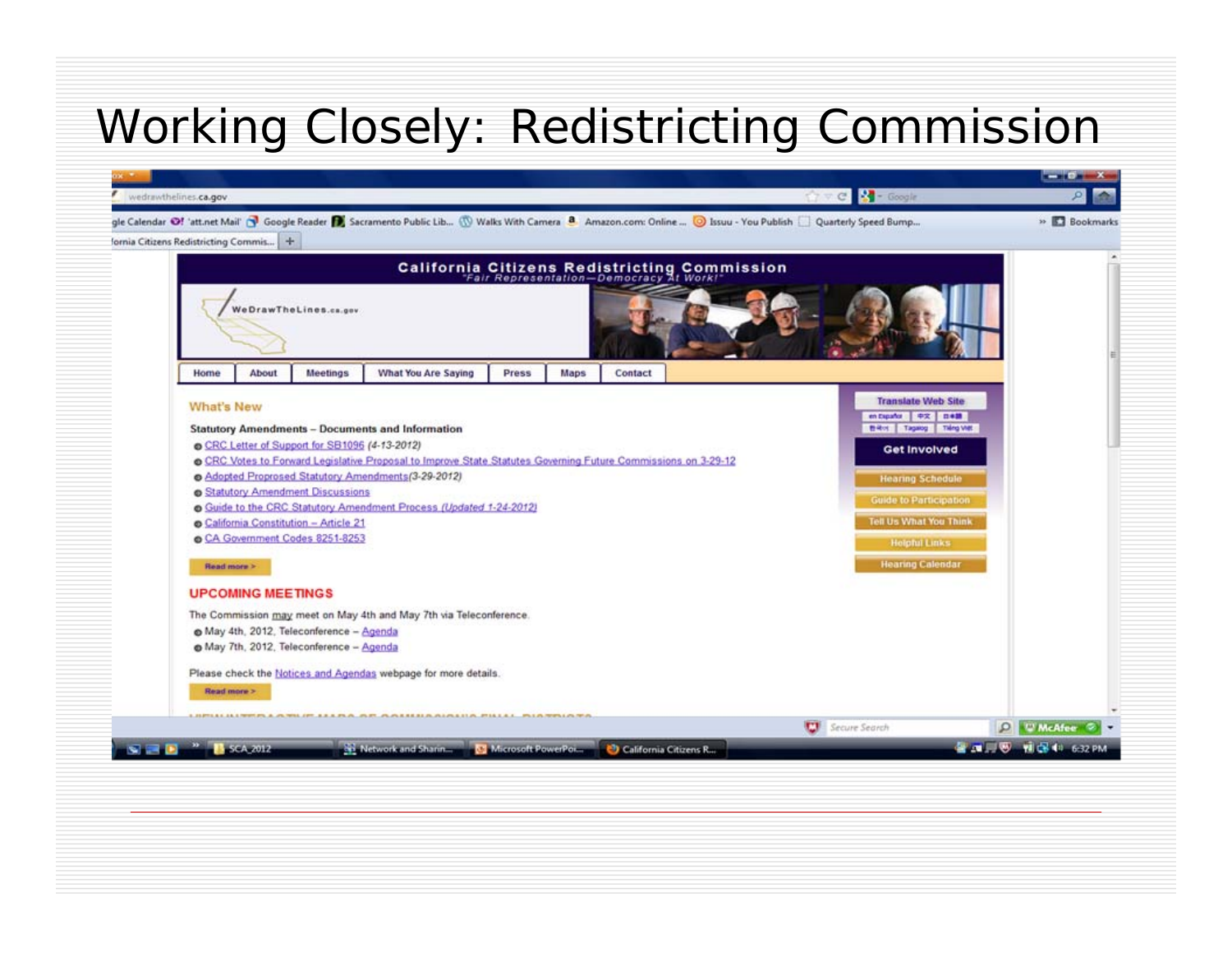# **NDSA%**

#### http://www.digitalpreservation.gov/ndsa/



### Infrastructure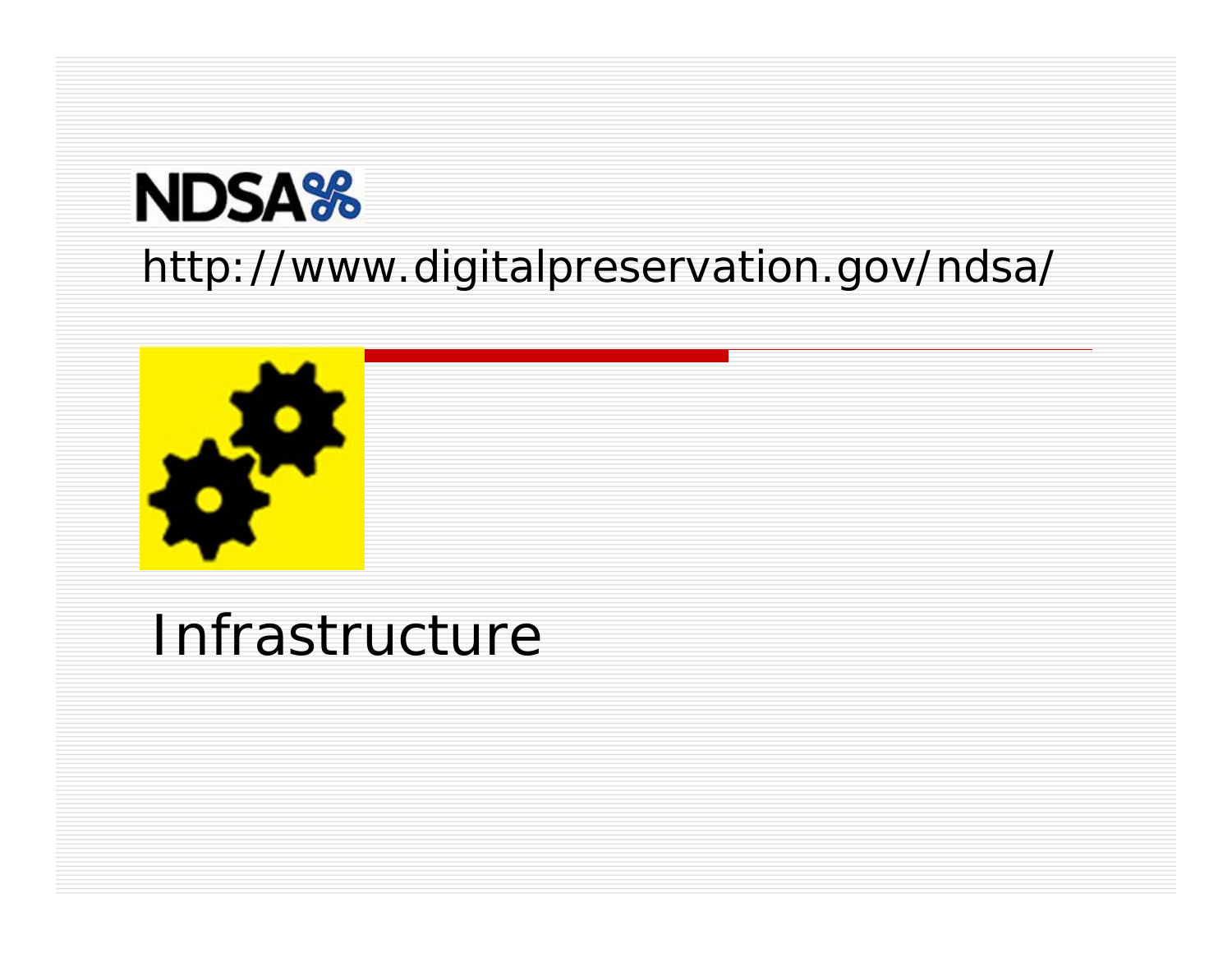### So what do we actually do?

- Ask for specific formats and/or notification of formats
- □ Ask for all documentation
- Ask for all encryption to be removed
- □ Ask for specific metadata
- □ Ask for checksums
- □ Ask for transfer on hard drives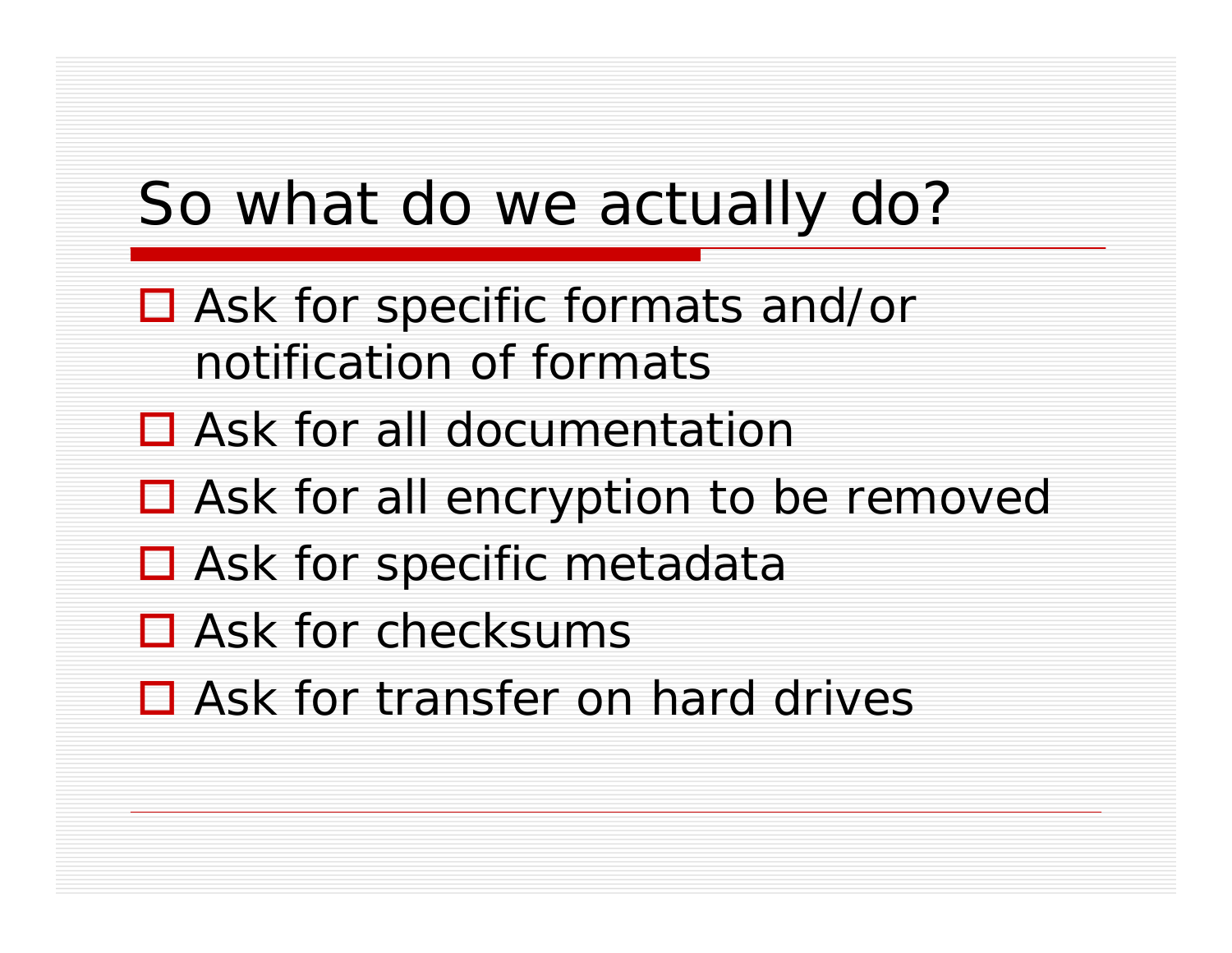### What If?

- $\Box$  If electronic records just "show up," the same processes apply EXCEPT
- □ No pre-existing checksums
- We might have to look for more drives/emulators
- **□** We might fail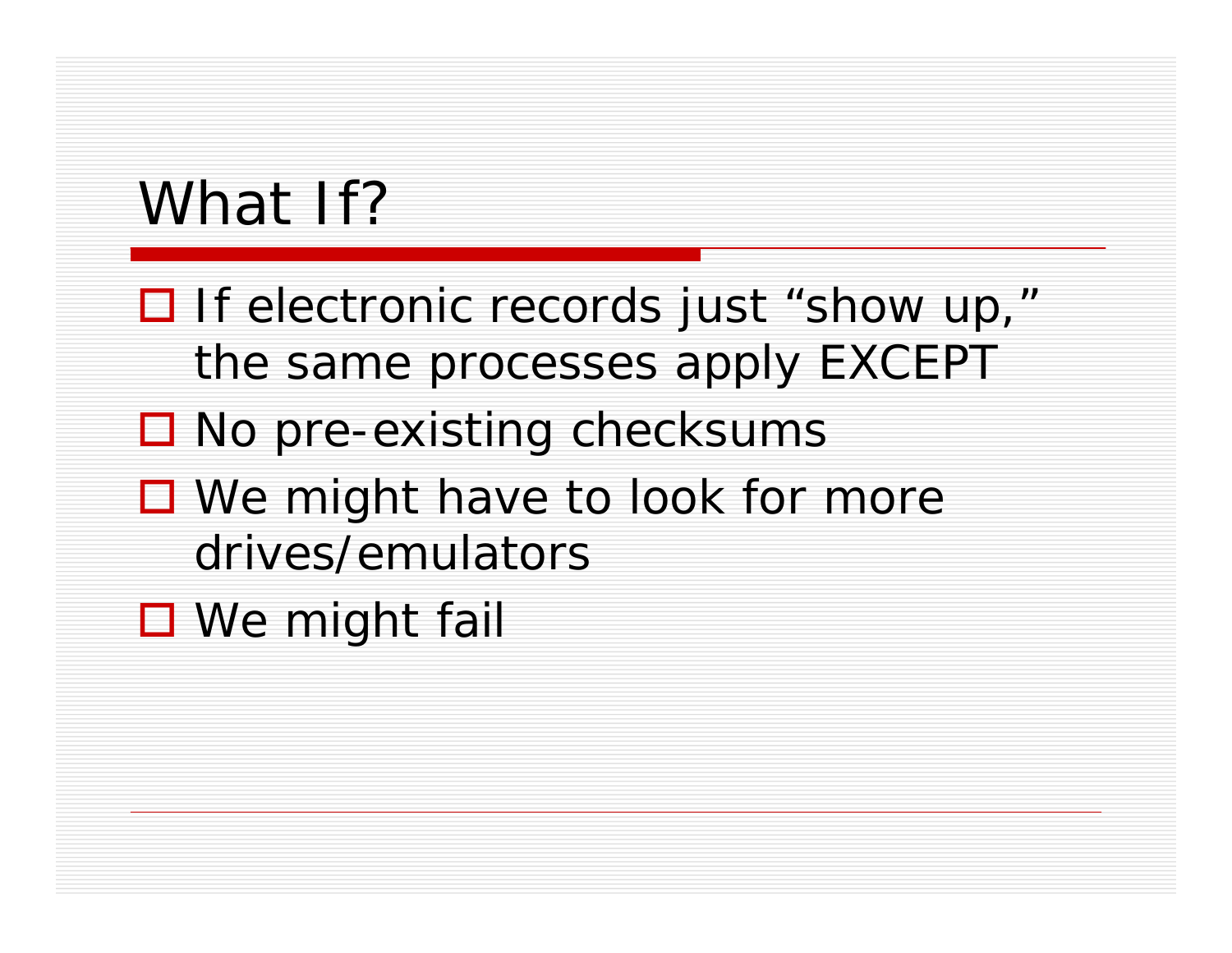### Receive + Accession Records

- □ "Receiving" record created in our collection management system by any archivist
- Records run through "clean machine" by any archivist
- □ Accessioning record created in our collection management system by any archivist
- □ Triage decision made by *lucky* E-R Archivist: to preservation server or maintain on original media **for now** ?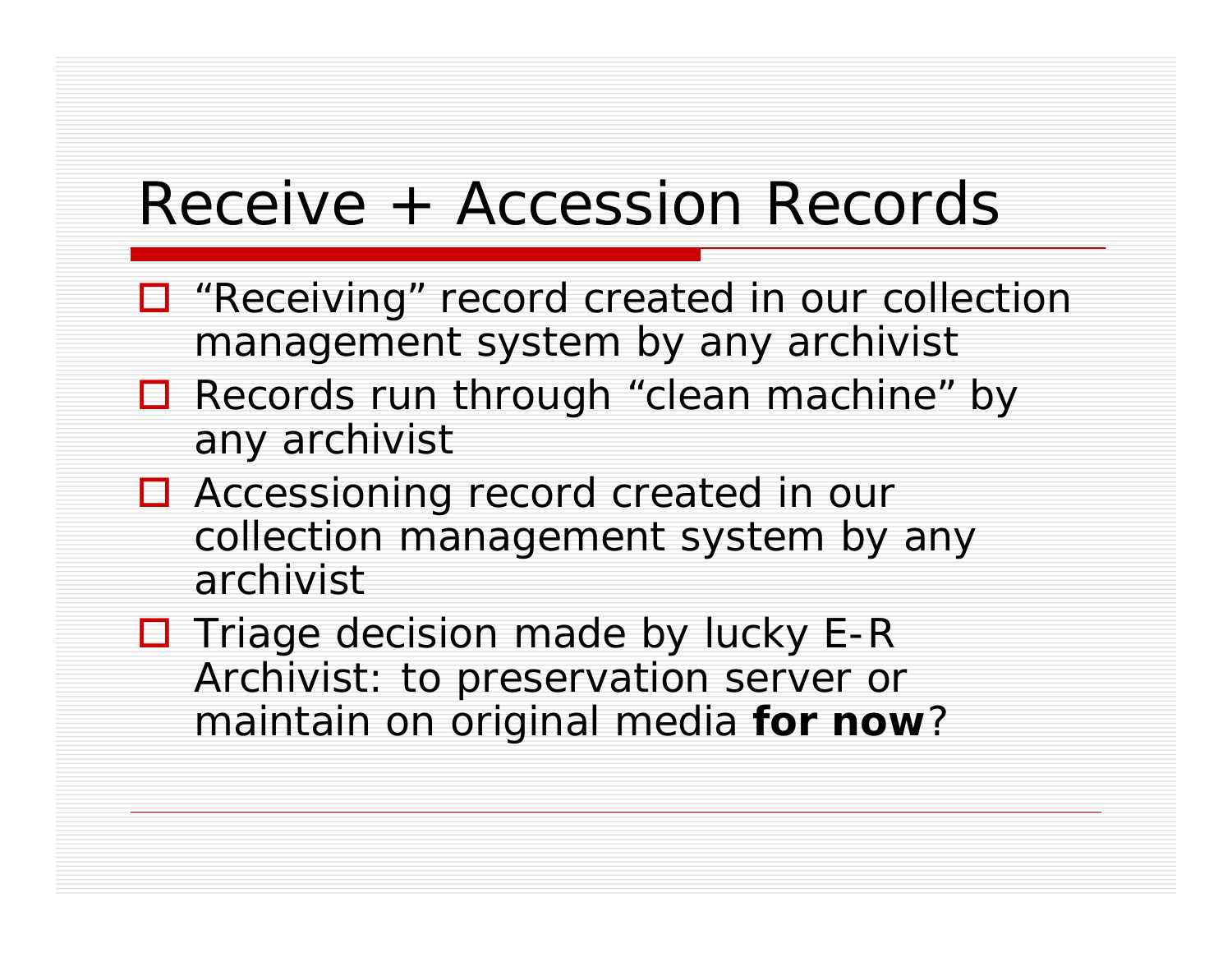

The "clean machine" & a multitude of drives

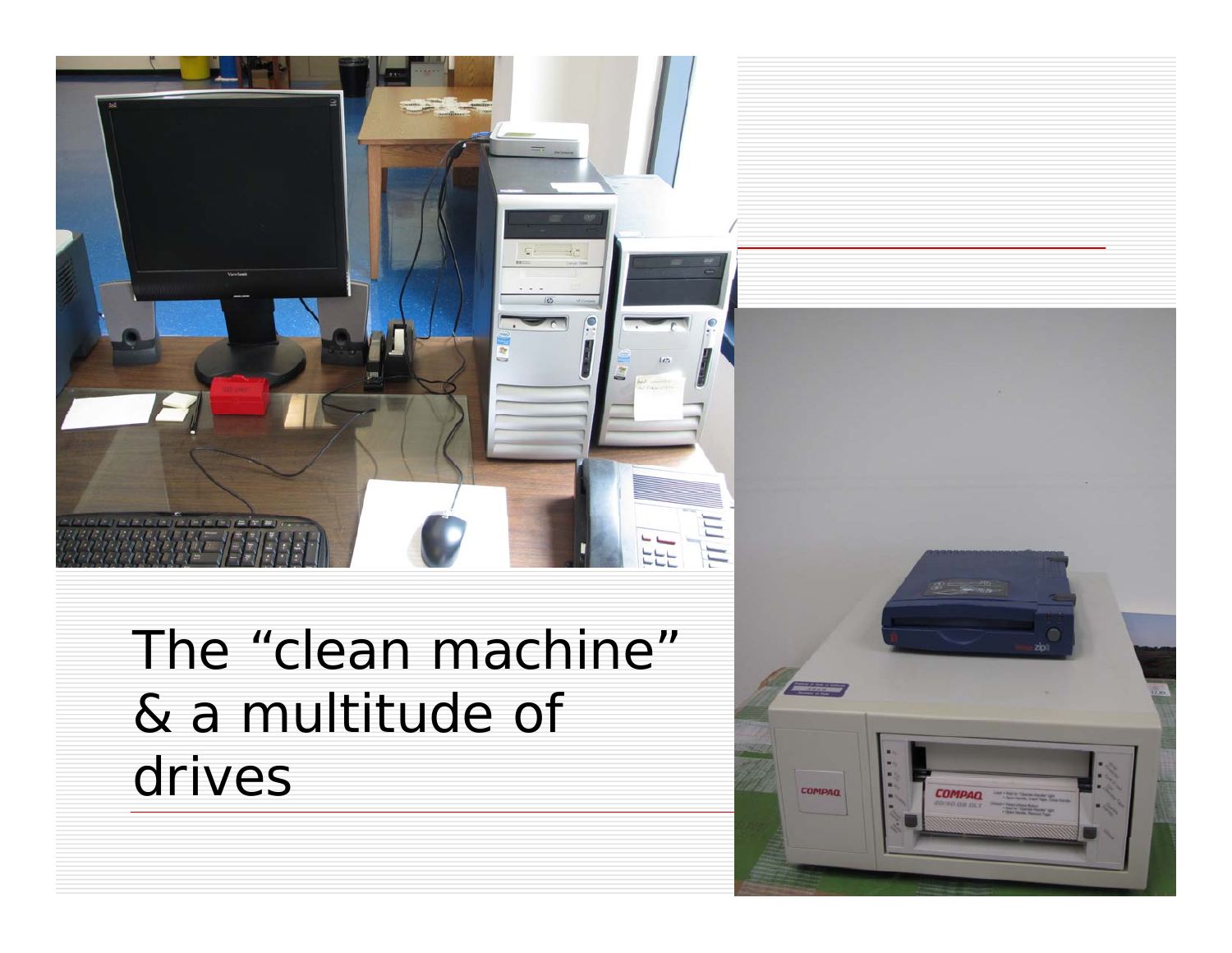# Dirty Laundry

- We have 20+ TB of born digital material
- □ 1/3 of that (maybe) is on a preservation server and backed up
- A good access component for our OAIS is lacking…we have to create use copies *On Demand*
- □ Certification of records not possible at this time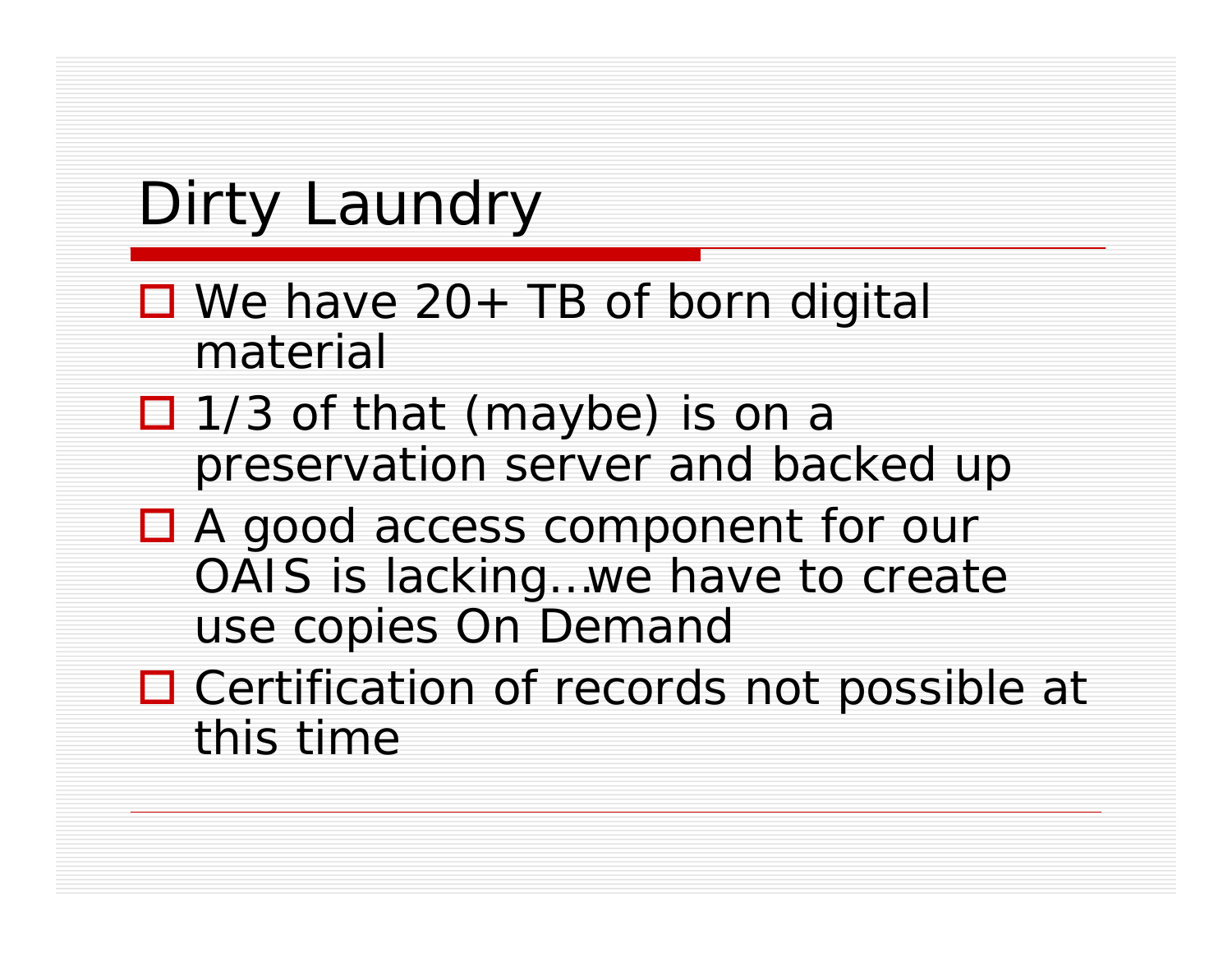

#### $\Box$  This is RISKY! □ We know!



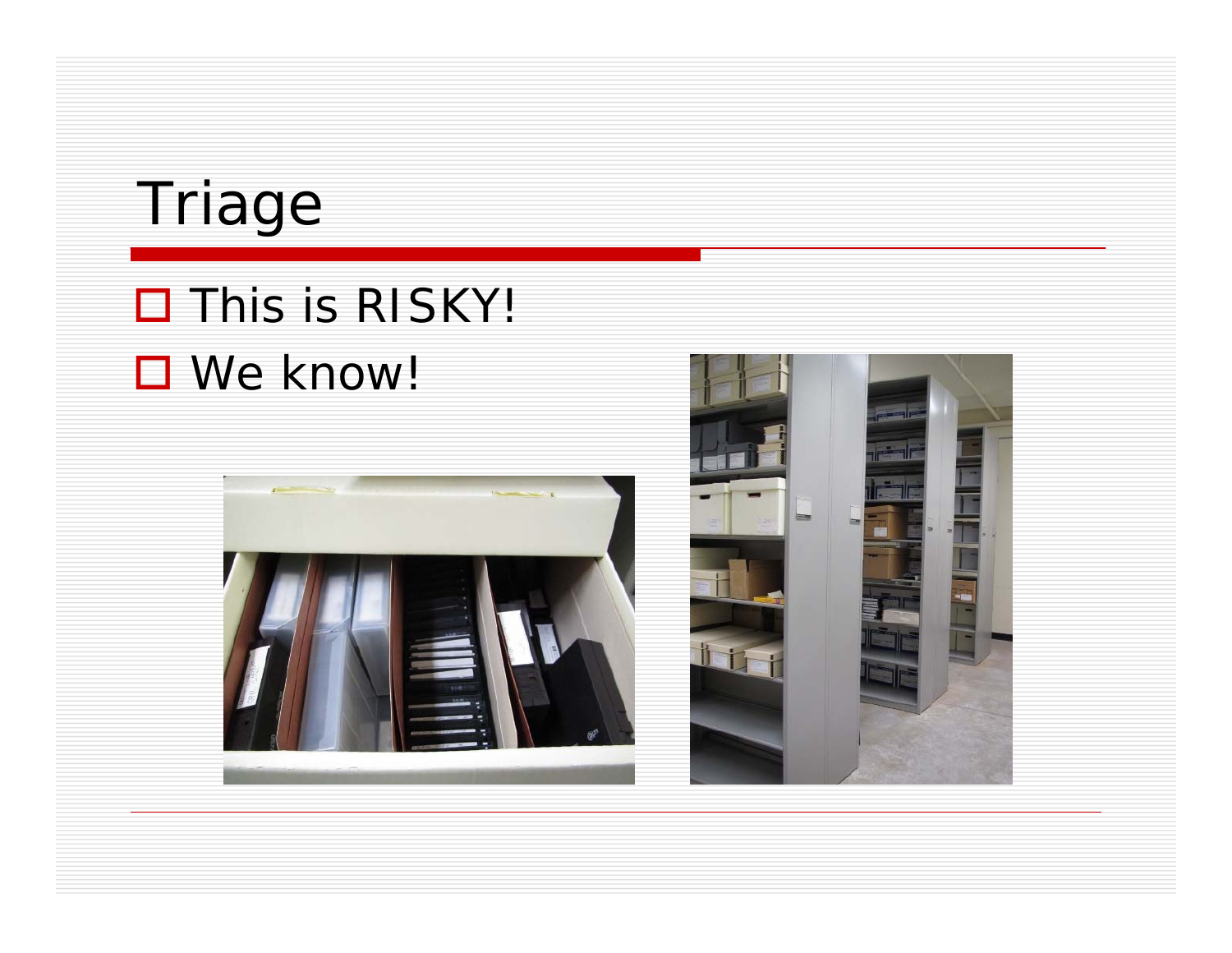### We're *obviously* not perfect BUT

- We are no longer waiting for perfection
- □ We ARE accessioning digital records
- We ARE increasing system capacity
- We ARE looking for partners
- We ARE looking for other funding sources
- We ARE continuing to experiment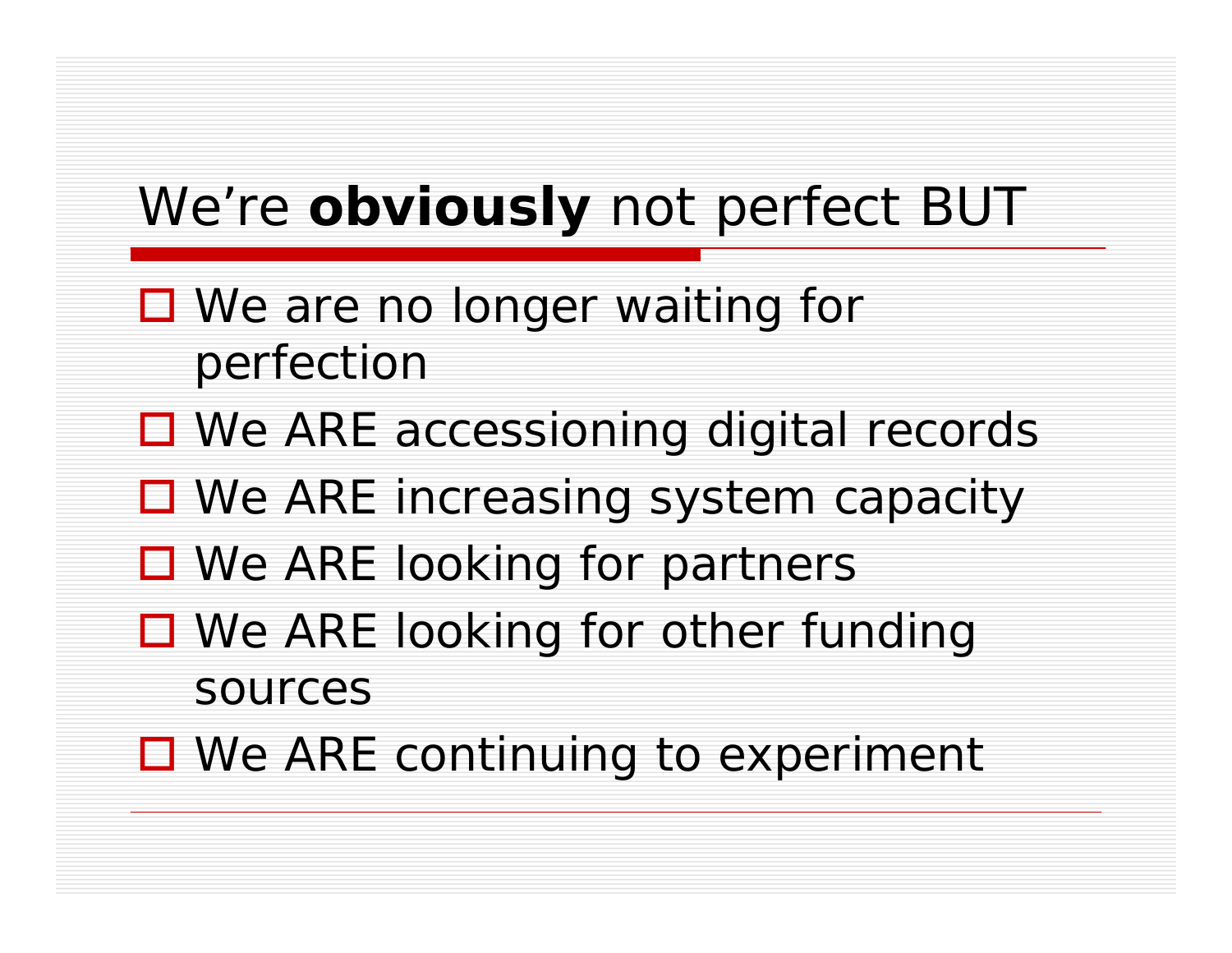## To Infinity and Beyond (otherwise known as Next Steps)



- □ Work with CIOs, Records Managers, et al.
- $\Box$  Assist in statewide IT planning
- $\Box$  Raise awareness at higher levels
- □ Complete our OAIS
- $\Box$  Continue to accession digital records
- $\Box$ Take over the world